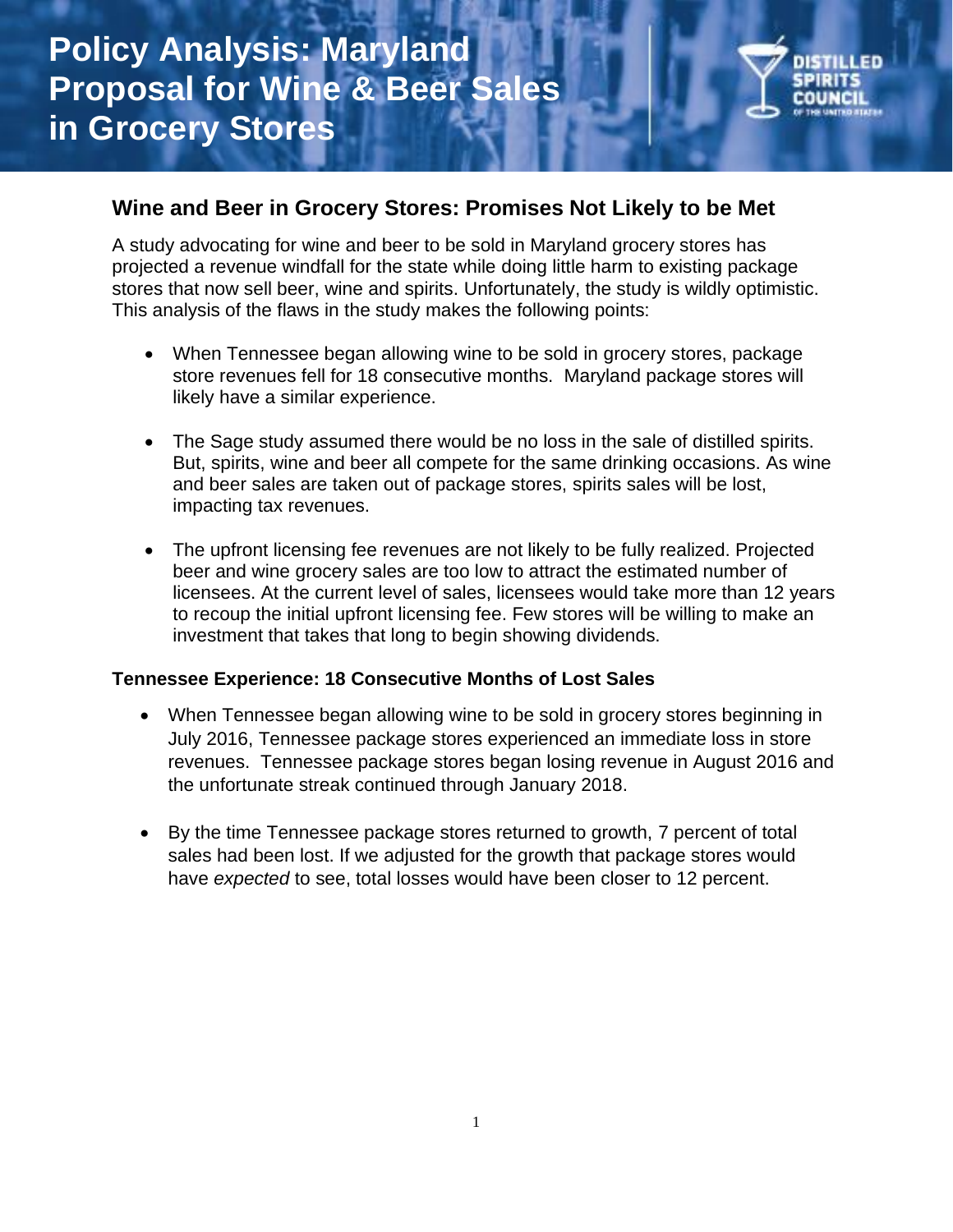#### Tennessee Package Stores Experienced 18 Months of Declining Revenues After Wine Was Allowed in Grocery Stores



# **Package store losses in Maryland would be much greater than proponents of wine and beer in grocery stores predict.**

- Tennessee package stores lost between 7 and 12 percent of their total sales just from wine being allowed to be sold in grocery stores.
- Clearly, Maryland package stores would experience much bigger losses if both beer and wine were allowed in grocery stores.

## **Proponents of wine and beer in grocery stores claim that there would be no lost spirits sales. This is not the case.**

- The study does not account for any lost spirits sales. It is assumed that new grocery store sales of beer and wine would either come from cannibalized package stores sales or repatriated sales from bordering states, e.g. Virginia.
- However, when we look at current levels of per capita consumption (see table below), we see that total alcohol consumption in the two states is relatively close – 2.33 gallons in Maryland and 2.39 in Virginia. Beer and wine sales are much greater in Virginia and both products are sold in grocery stores. However, spirits consumption is almost 24 percent lower than in Maryland.